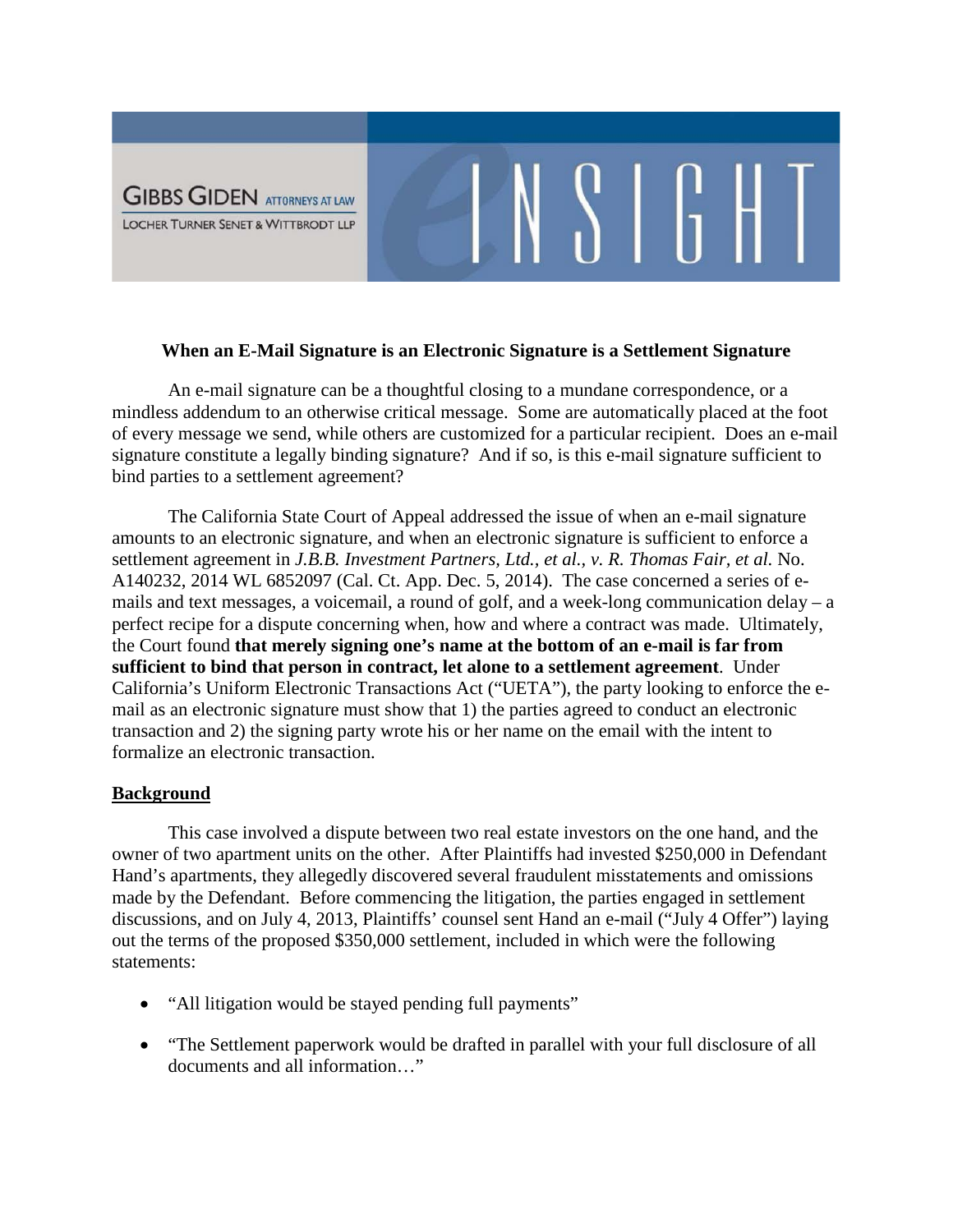- We require a YES or NO on this proposal; you need to say I ACCEPT ... Anything less shifts all focus to the litigation and to the Court Orders we will seek…"
- "Let me know your decision."

The July 4 Offer did not contain a signature line or signature block, nor was the e-mail signed by any of the Plaintiffs.

The following day, Fair responded to the offer with a seemingly ambiguous e-mail from his cell phone ("July 5 Response") at 10:17 a.m., which read:

"[Plaintiffs' counsel], the facts will not in any way support the theory in your e-mail. I believe in [the apartment complex]. So I agree. Tom fair[.]"

Counsel for the Plaintiffs responded soon thereafter, asking Hand to clarify his response. Before receiving such response, Plaintiffs filed the instant lawsuit, which complaint was then sent to Defendant at 12:25 p.m. During the next two hours, Fair sent three text messages and left one voicemail, in which he apologized for being on a golf course that prohibited cell phone use, reiterating his acceptance of the terms presented in the July 4 Offer. At 1:53, Plaintiffs' counsel sent a confirmatory e-mail acknowledging receipt of Fair's acceptance, and noting that "I will work on the formal settlement paperwork" and "will seek to get that settlement paperwork to you for review by Monday."

On July 11, 2013, the written settlement agreement, complete with signature blocks for all parties and a clause explicitly permitting the document to be electronically signed, was sent to Defendant. Defendant did not sign that written settlement offer, and the parties proceeded to trial. Upon a motion to enforce the settlement agreement pursuant to California *Code of Civil Procedure* § 664.6, the trial court ruled that the central issue was whether the two parties had a meeting of the minds as to the terms of the settlement, and that the July 4 Offer was accepted by Fair's July 5 Response. This conclusion was supported by the court's interpretation of the surrounding circumstances and communications. The trial court entered judgment for the Plaintiffs and Defendants timely appealed.

# **Discussion**

On appeal, the Court found that, as a preliminary matter, in order to determine whether the settlement agreement could be enforced under *CCP* § 664.6, there must first be a determination of whether the settlement was signed as required by the statute. Where the alleged signature is electronic in form, party seeking enforcement of the signature must show that A) the parties agree to conduct a transaction by electronic means pursuant to UETA § 1633.5(b), and that B)it amounts to an electronic signature under UETA §1633.2(h). Neither of these conditions was address by the trial court, yet they were determinative on appeal.

# A) Parties agree to conduct electronic transaction

The question of whether the parties agreed to conduct a transaction by electronic means is determined by examining the context and surrounding circumstances of the transaction. While an explicit agreement to allow electronic signatures is not required, it is a relevant factor.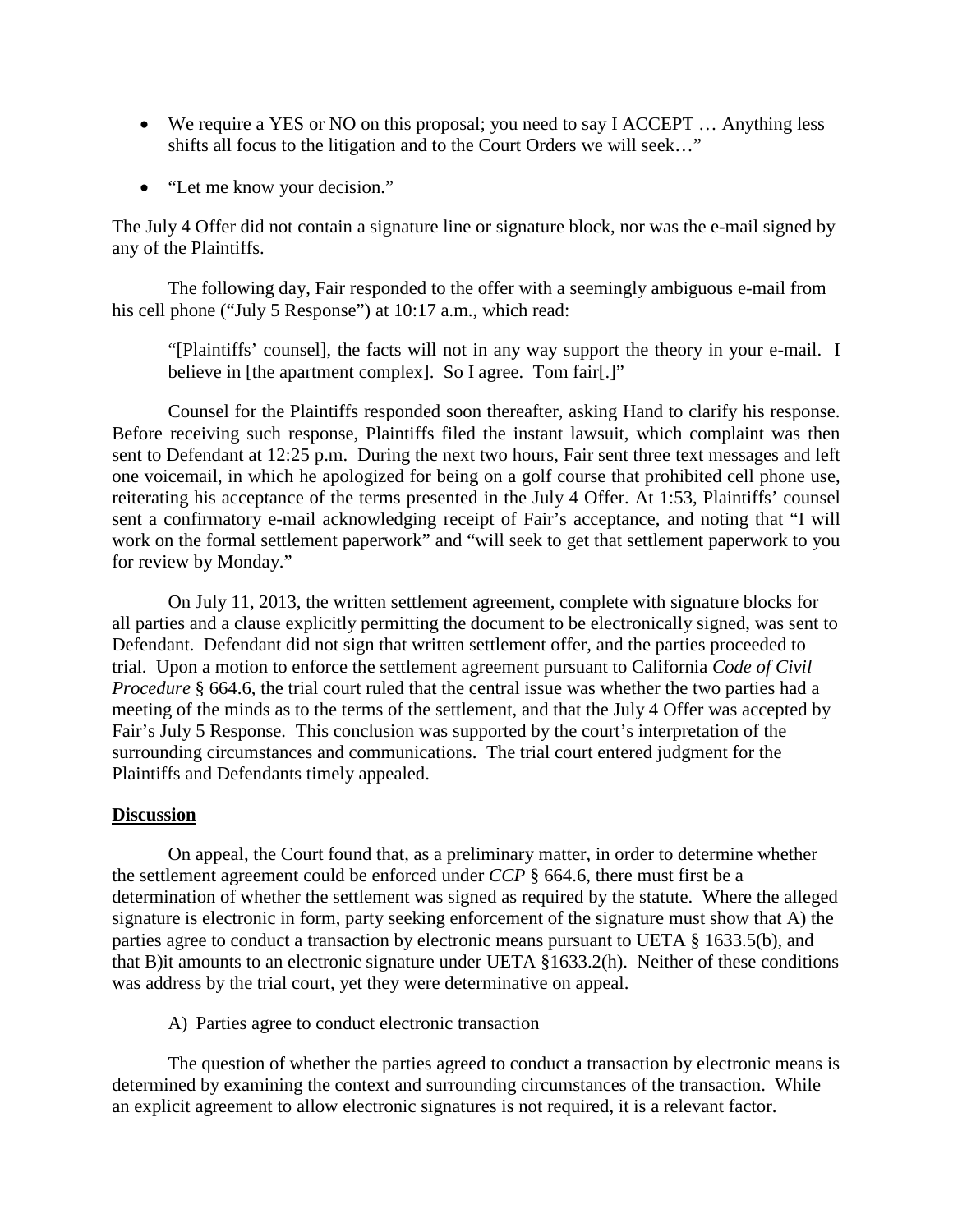Furthermore, evidence that a signature was requested or permitted in electronic form in past or future agreements will be relevant.

Here, there was no signature requested in the July 4 Offer, nor did the offer invite a signature with a signature block. Instead, the offer merely requested a "YES," "NO," or "I ACCEPT" in return. Furthermore, the July 11 written proposal included signature blocks, as well as explicit language permitting electronic signatures. And Plaintiffs' counsel wrote a follow-up e-mail on July 19 to Fair stating, "It's a good thing we have a settlement, then; let's put pen to paper and close it…We are not going to stay anything until we have a signed deal." All these communications would indicate that both parties agreed that any settlement would only be enforceable as a written, signed document.

# B) Electronic Signature

In order to fulfill the requirement of  $\S$  1633.2(h), a party must show more than merely proof that the signature in question was made by the person against whom enforcement of the contract is sought, and that the signature was electronic. The party must also show that the signature was "executed or adopted by a person with the *intent to sign the electronic record*." *Id.* Furthermore, the court may value evidence of whether *both* sides intended for a document or signature to be binding as an electronic signature.

Here, the Court found that there was substantial evidence to support Defendant's argument that Fair did not intend for his signature to formalize an electronic transaction. First, Defendant's July 5 voicemail and text messages did not indicate that he intended his prior e-mail signature to act as a binding legal signature, but merely that he agreed with the negotiated terms. Second, the July 4 Offer indicated that further paperwork would be prepared, which paperwork would serve as the final settlement agreement. Third, Plaintiffs' July 5 filing of this instant complaint – which by the terms of the July 4 Offer would seem to terminate the offer prior to acceptance – and subsequent drafting a written settlement agreement negate any argument that the Plaintiff believed the July 5 Response to be a binding signature.

# **Conclusion**

The rules governing electronic transactions and signatures under the UETA are well established and informative: it must be clear that both parties agreed to conduct an electronic transaction, and that the signing party intends for that electronic signature to act as a binding signature. However, the *J.B.B.* Court seemed to add even heightened scrutiny to this analysis when a part seeks to enforce a settlement agreement with an electronic signature. Agreements of such legal import and consequence should be unequivocal in their terms, and the parties forthright in their intent.

For more information contact: [Sumner D. Widdoes, Esq.](http://www.ggltsw.com/attorneysii/sam-widdoes) Gibbs Giden Locher Turner Senet & Wittbrodt LLP 1880 Century Park East, 12th Floor Los Angeles, California 90067 Phone: (310) 552-3400